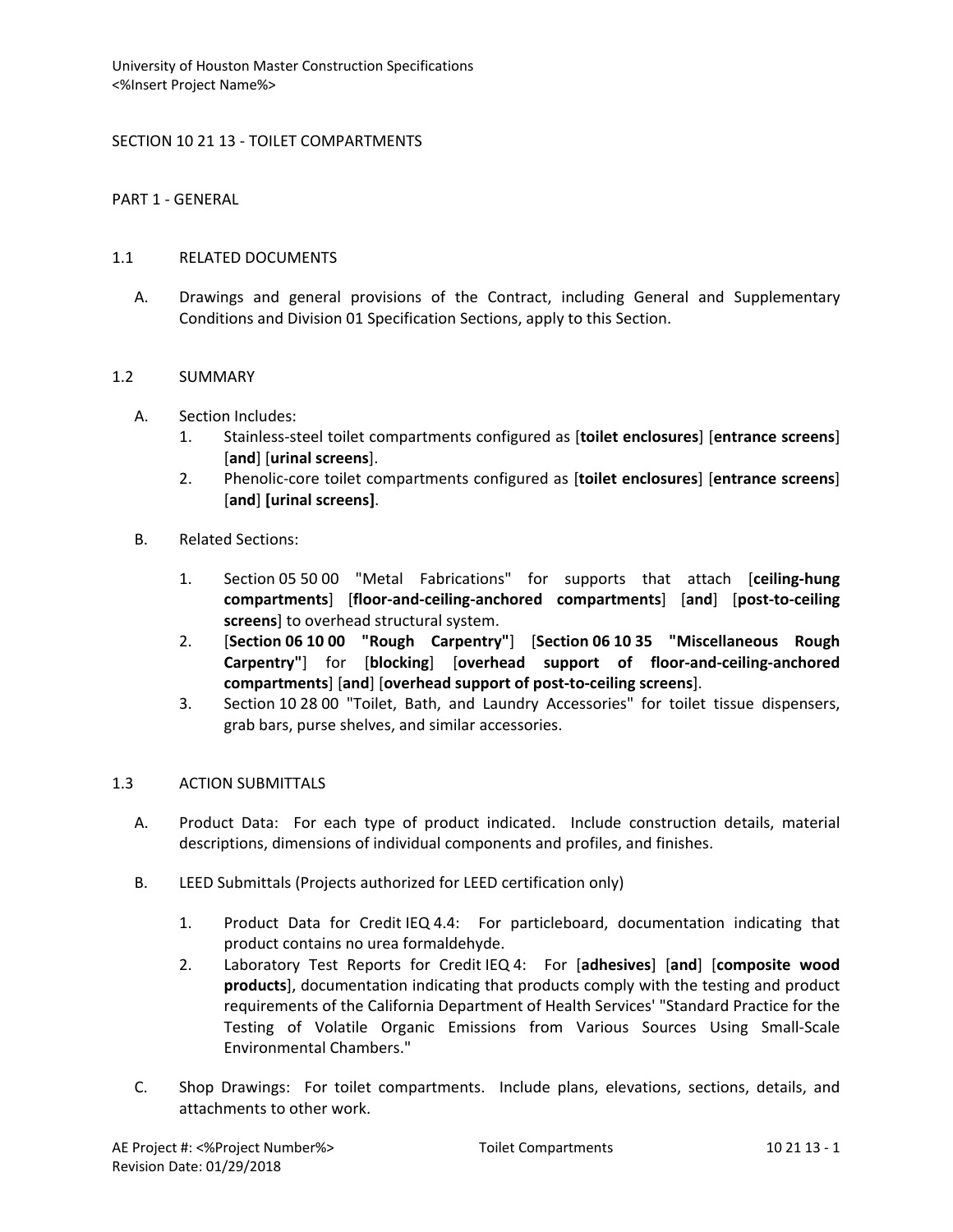- 1. Show locations of cutouts for compartment-mounted toilet accessories.
- 2. Show locations of reinforcements for compartment-mounted grab bars.
- 3. Show locations of centerlines of toilet fixtures.
- 4. Show[ **ceiling grid and**] overhead support or bracing locations.
- D. Samples for Initial Selection: For each type of unit indicated. Include Samples of hardware and accessories involving material and color selection.
- E. Samples for Verification: For the following products, in manufacturer's standard sizes unless otherwise indicated:
	- 1. Each type of material, color, and finish required for units, prepared on 6-inch- (152-mm- ) square Samples of same thickness and material indicated for Work.
	- 2. Each type of hardware and accessory.

### 1.4 INFORMATIONAL SUBMITTALS

A. Product Certificates: For each type of toilet compartment, from manufacturer.

### 1.5 CLOSEOUT SUBMITTALS

A. Maintenance Data: For toilet compartments to include in maintenance manuals.

#### 1.6 QUALITY ASSURANCE

- A. Comply with requirements in GSA's CID-A-A-60003, "Partitions, Toilets, Complete."
- B. Surface-Burning Characteristics: As determined by testing identical products according to ASTM E 84, or another standard acceptable to authorities having jurisdiction, by a qualified testing agency. Identify products with appropriate markings of applicable testing agency.
	- 1. Flame-Spread Index: [**25**] [**75**] [**200**] or less.
	- 2. Smoke-Developed Index: 450 or less.
- C. Regulatory Requirements: Comply with applicable provisions in [**the U.S. Architectural & Transportation Barriers Compliance Board's "Americans with Disabilities Act (ADA) and Architectural Barriers Act (ABA) Accessibility Guidelines for Buildings and Facilities"**] [**and**] [**ICC/ANSI A117.1**] for toilet compartments designated as accessible.

# 1.7 PROJECT CONDITIONS

A. Field Measurements: Verify actual locations of toilet fixtures, walls, columns, ceilings, and other construction contiguous with toilet compartments by field measurements before fabrication.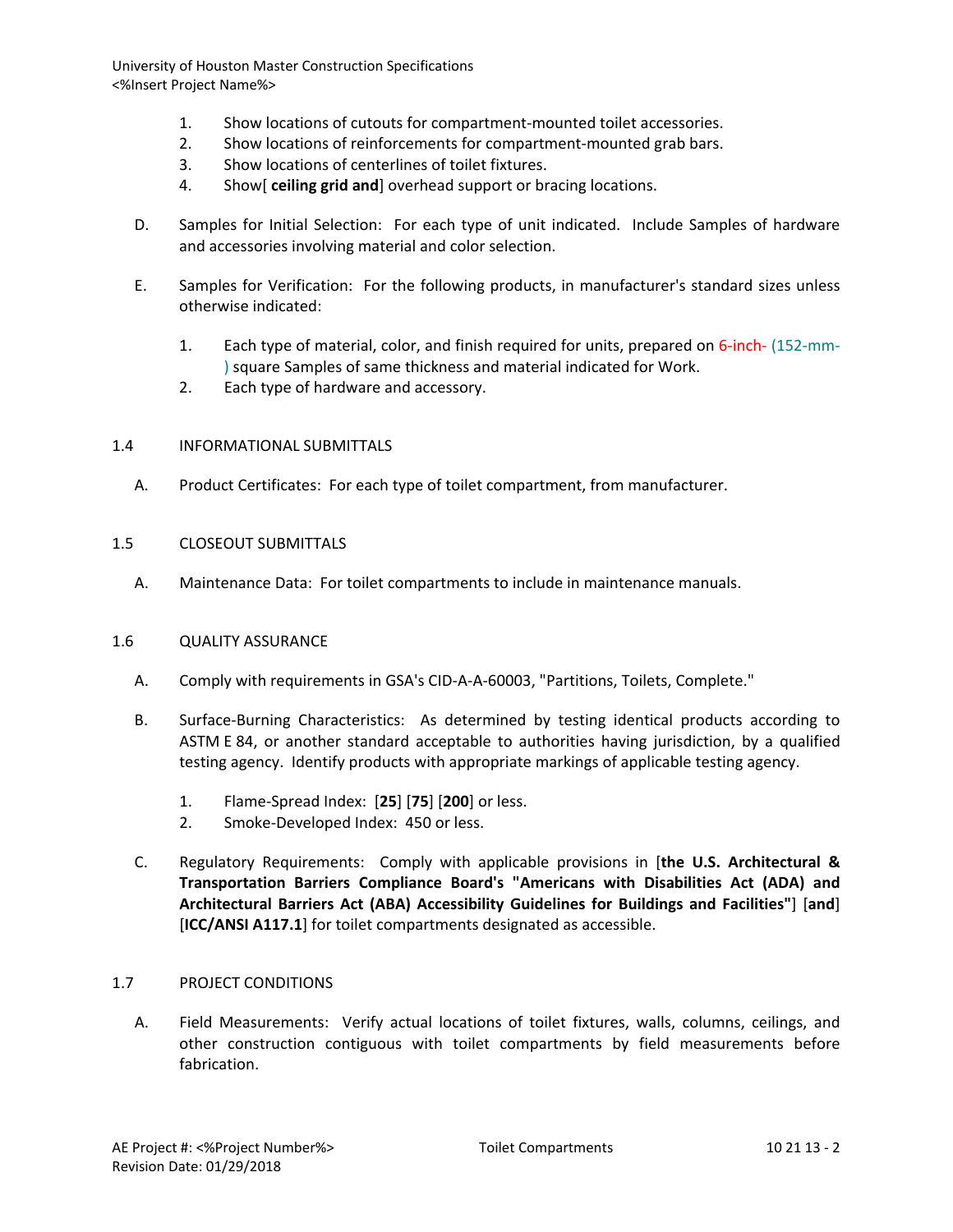### PART 2 - PRODUCTS

- 2.1 MATERIALS
	- A. Aluminum Castings: ASTM B 26/B 26M.
	- B. Aluminum Extrusions: ASTM B 221 (ASTM B 221M).
	- C. Brass Castings: ASTM B 584.
	- D. Brass Extrusions: ASTM B 455.
	- E. Stainless-Steel Sheet: ASTM A 666, Type 304, stretcher-leveled standard of flatness.
	- F. Stainless-Steel Castings: ASTM A 743/A 743M.
	- G. Zamac: ASTM B 86, commercial zinc-alloy die castings.
	- H. Adhesives: Manufacturer's standard product that complies with the testing and product requirements of the California Department of Health Services' "Standard Practice for the Testing of Volatile Organic Emissions from Various Sources Using Small-Scale Environmental Chambers."

#### 2.2 STAINLESS-STEEL UNITS <**Insert drawing designation**>

- A. Manufacturers: Subject to compliance with requirements, provide products by one of the following :
- B. [Basis-of-Design Product:](http://www.specagent.com/LookUp/?ulid=611&mf=04&src=wd) Subject to compliance with requirements, provide General Partitions; 40 Series; General Partitions Mfg. Corp.; www.generalpartitions.com or comparable product by one of the following:
	- 1. [Bradley Corporation; Mills Partitions;](http://www.specagent.com/LookUp/?uid=123456793676&mf=04&src=wd) Series 400 Sentinel; www.bradleycorp.com.
	- 2. [Global Steel Products Corp;](http://www.specagent.com/LookUp/?uid=123456791874&mf=04&src=wd) www.globalpartitions.com.
	- 3. Substitutions: See Section 01 25 00 Substitution Procedures.
- C. Toilet-Enclosure Style: Floor anchored/Overhead braced .
- D. Urinal-Screen Style: Floor anchored/Overhead braced .
- E. Door, Panel, and Pilaster Construction: Seamless, metal facing sheets pressure laminated to core material; with continuous, interlocking molding strip or lapped-and-formed edge closures; corners secured by welding or clips and exposed welds ground smooth. Exposed surfaces shall be free of pitting, seam marks, roller marks, stains, discolorations, telegraphing of core material, or other imperfections.
	- 1. Core Material: Manufacturer's standard sound-deadening honeycomb of resinimpregnated kraft paper in thickness required to provide finished thickness of 1 inch (25 mm) for doors and panels and 1-1/4 inches (32 mm) for pilasters.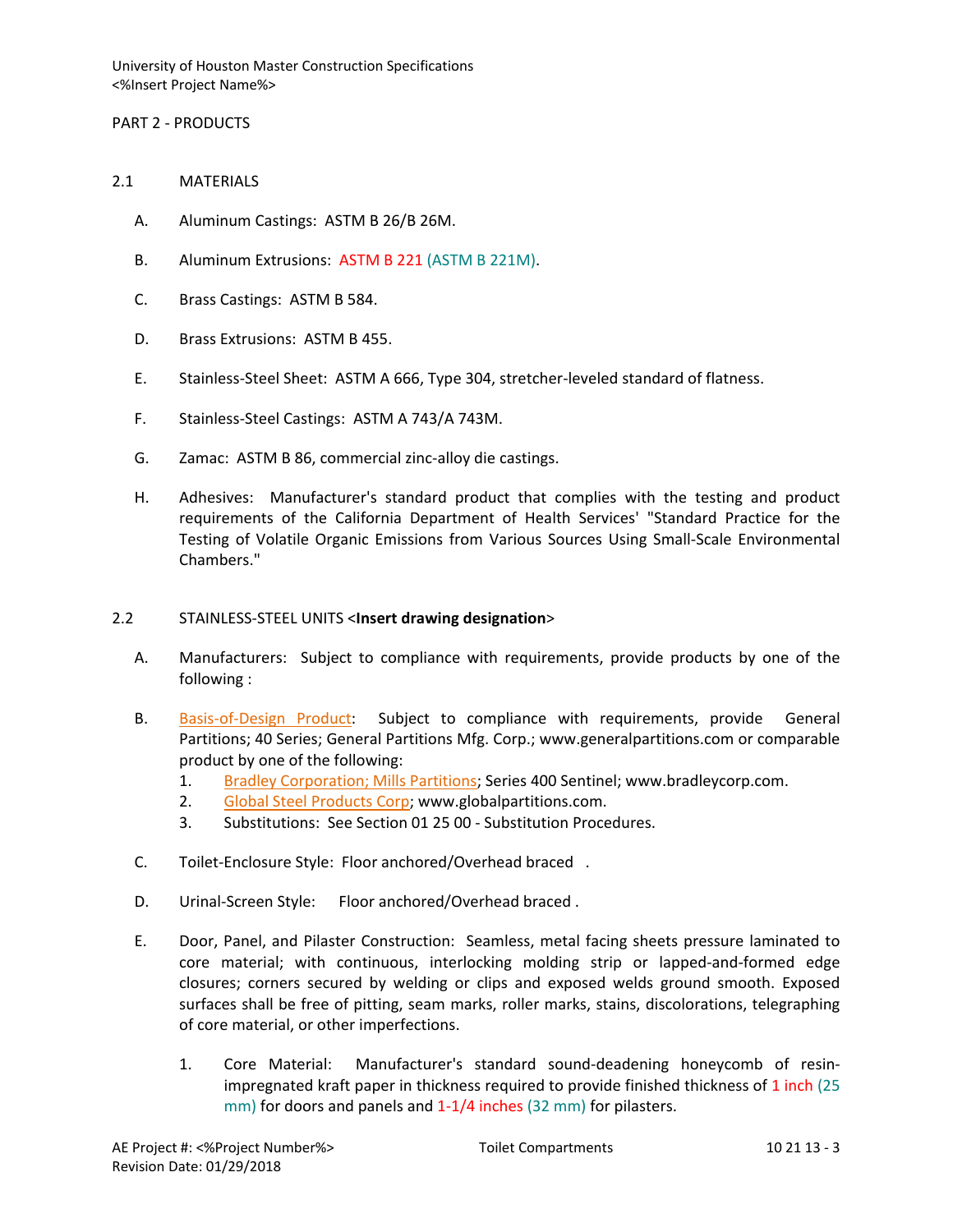- 2. Grab-Bar Reinforcement: Provide concealed internal reinforcement for grab bars mounted on units.
- 3. Tapping Reinforcement: Provide concealed reinforcement for tapping (threading) at locations where machine screws are used for attaching items to units.
- F. Urinal-Screen Construction:
	- 1. Flat-Panel Urinal Screen: Matching panel construction.
- G. Facing Sheets and Closures: Stainless-steel sheet of nominal thicknesses as follows:
	- 1. Pilasters, Braced at Both Ends: Manufacturer's standard thickness, but not less than 0.038 inch (0.95 mm).
	- 2. Panels: Manufacturer's standard thickness, but not less than 0.031 inch (0.79 mm) [**0.038 inch (0.95 mm)**].
	- 3. Doors: Manufacturer's standard thickness, but not less than 0.031 inch (0.79 mm).
	- 4. Flat-Panel Urinal Screens: Thickness matching the panels.
- H. Pilaster Shoes : Stainless-steel sheet, not less than 0.031-inch (0.79-mm) nominal thickness and 3 inches (76 mm) high, finished to match hardware.
- I. Urinal-Screen Post: Manufacturer's standard post design of material matching the thickness and construction of pilasters ; with shoe matching that on the pilaster.
- J. Brackets (Fittings):
	- 1. Full-Height (Continuous) Type: Manufacturer's standard design; stainless steel .
- K. Stainless-Steel Finish: Manufacturer's standard textured finish Leather on exposed faces. Protect exposed surfaces from damage by application of strippable, temporary protective covering before shipment.

# 2.3 PHENOLIC-CORE UNITS <**Insert drawing designation**>

- A. Manufacturers: Subject to compliance with requirements, provide products by one of the following :
- B. [Basis-of-Design Product:](http://www.specagent.com/LookUp/?ulid=613&mf=04&src=wd) Subject to compliance with requirements, provide General Partitions; 40 Series; General Partitions Mfg. Corp.; www.generalpartitions.com or comparable product by one of the following:
	- 1. [Bobrick Washroom Equipment, Inc;](http://www.specagent.com/LookUp/?uid=123456791955&mf=04&src=wd) 1082.67; www.bobrick.com.
	- 2. [Global Steel Products Corp;](http://www.specagent.com/LookUp/?uid=123456791960&mf=04&src=wd) www.globalpartitions.com.
	- 3. Substitutions: See Section 01 25 00 Substitution Procedures.
- C. Toilet-Enclosure Style: Floor anchored/Overhead braced.
- D. Urinal-Screen Style: Floor anchored/ Overhead braced].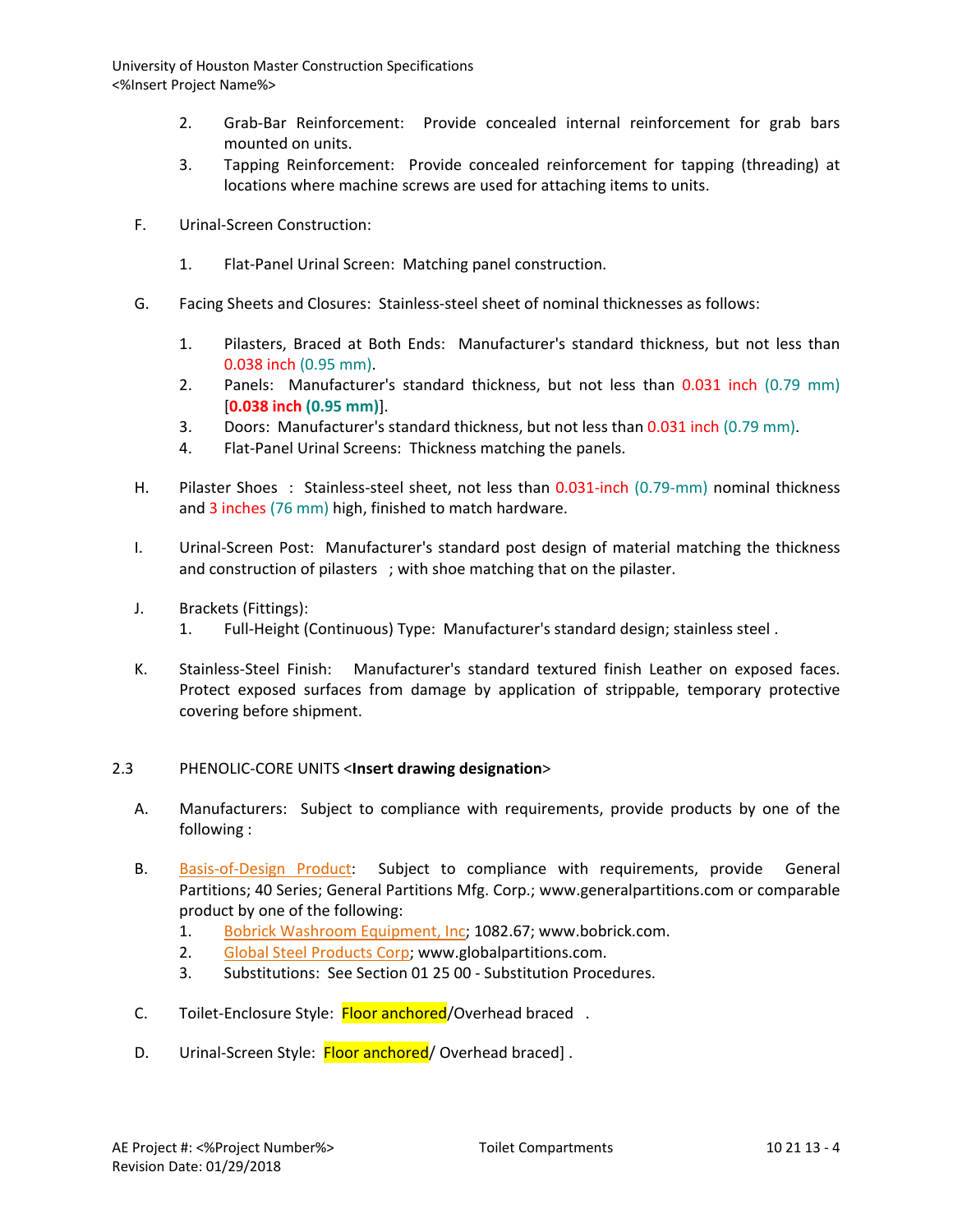- E. Door, Panel, and Pilaster Construction: Solid phenolic-core panel material with melamine facing on both sides fused to substrate during panel manufacture (not separately laminated), and with eased and polished edges. Provide minimum 3/4-inch- (19-mm-) thick doors and pilasters and minimum 1/2-inch- (13-mm-) thick panels.
- F. Pilaster Shoes : Fabricated from stainless-steel sheet, not less than 0.031-inch (0.79-mm) nominal thickness and 3 inches (76 mm) high, finished to match hardware.
- G. Urinal-Screen Post: Manufacturer's standard post design of material matching the thickness and construction of pilasters ; with shoe matching that on the pilaster.
- H. Brackets (Fittings):
	- 1. Full-Height (Continuous) Type: Manufacturer's standard design; stainless steel .
- I. Phenolic-Panel Finish:
	- 1. Facing Sheet Finish: [**One color and pattern**] [**Two colors and patterns**] in each room.
	- 2. Color and Pattern: As selected by Architect from manufacturer's full range color to be determined, with manufacturer's standard dark color core .

### 2.4 ACCESSORIES

- A. Hardware and Accessories: Manufacturer's standard design, heavy-duty operating hardware and accessories.
	- 1. Material: Stainless steel .
	- 2. Hinges: Manufacturer's standard continuous, cam type that swings to a closed or partially open position .
	- 3. Latch and Keeper: Manufacturer's standard recessed latch unit designed for emergency access and with combination rubber-faced door strike and keeper. Provide units that comply with regulatory requirements for accessibility at compartments designated as accessible.
	- 4. Coat Hook: Manufacturer's standard combination hook and rubber-tipped bumper, sized to prevent in-swinging door from hitting compartment-mounted accessories.
	- 5. Door Bumper: Manufacturer's standard rubber-tipped bumper at out-swinging doors.
	- 6. Door Pull: Manufacturer's standard unit at out-swinging doors that complies with regulatory requirements for accessibility. Provide units on both sides of doors at compartments designated as accessible.
- B. Overhead Bracing: Manufacturer's standard continuous, extruded-aluminum head rail with antigrip profile and in manufacturer's standard finish.
- C. Anchorages and Fasteners: Manufacturer's standard exposed fasteners of stainless steel to match the items they are securing, with theft-resistant-type heads. Provide sex-type bolts for through-bolt applications. For concealed anchors, use stainless steel fasteners.